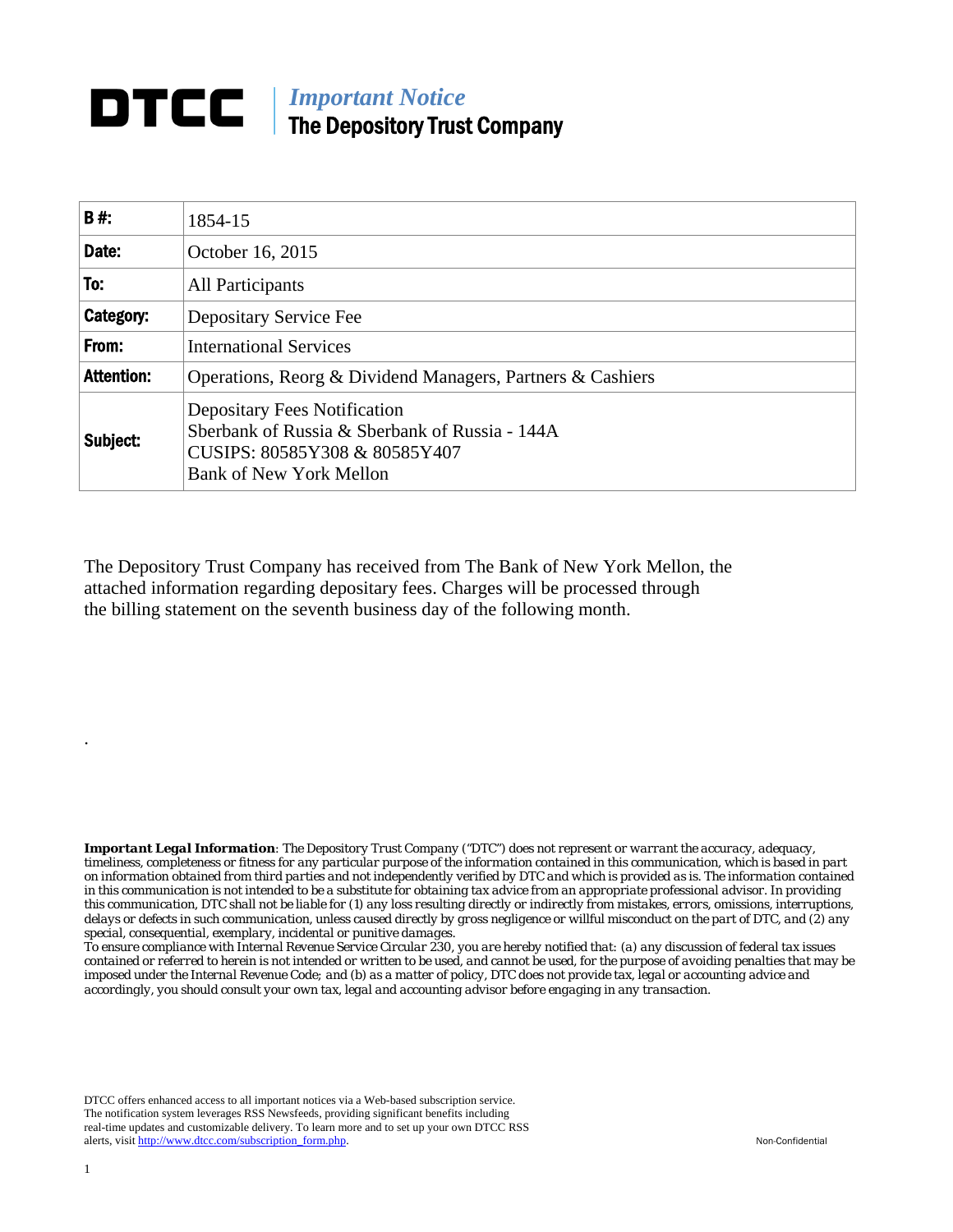

September 23, 2015

 The Bank of New York Mellon(the "Depositary") hereby represents and warrants to DTC, Euroclear, and Clearstream that it may collect and receive, pursuant to the terms and conditions of the Deposit Agreement (the "Agreement"), dated as of Jun 27, 2011 between Sberbank of Russia and the Depositary, a service fee per ADR share in accordance with the table below (the "Representation"):

| Depositary:            | <b>BNYM</b>        |
|------------------------|--------------------|
| DTC#:                  | 2504               |
| <b>Security Name:</b>  | Sberbank of Russia |
| <b>CUSIP:</b>          | 80585Y308          |
| <b>Security Type:</b>  | DR                 |
| Fee:                   | \$0.0161           |
| <b>Record Date:</b>    | Oct 26, 2015       |
| <b>Billing Period:</b> | October            |
|                        |                    |

The Depositary hereby instructs DTC, Euroclear, and Clearstream to collect and pass-through such fees to the Depositary (the "Instruction").

Depositary hereby agrees to indemnify and hold harmless DTC, Euroclear, and Clearstream and their respective officers, directors, employees and agents (the "Indemnitees") from and against any and all Losses 1 and/or Legal Actions<sup>2</sup> resulting from or arising out the Representation and/or the Instruction, provided, however that such indemnity shall not extend to any Losses or Legal Actions resulting from or arising out of the negligence, willful default or fraud of DTC, Euroclear, and Clearstream (or any of their respective officers, directors, agents or employees).

Thank You,

The Bank of New York Mellon

<sup>1</sup> "Losses" means and includes all losses, liabilities, damages, judgments, payments, costs and expenses (including without limitation any reasonable costs of investigation and reasonable legal fees and expenses incurred).

<sup>2</sup> "Legal Action" means and includes any claim, counterclaim, demand, action, suit, counterclaim, arbitration, inquiry, proceeding or investigation before any federal, state or foreign court or other tribunal, or any investigative or regulatory agency or SRO.

BNY Mellon collects fees from DR holders pursuant to the terms and conditions of the DRs and the deposit agreement under which they are issued. From time to time, BNY Mellon may make payments to the issuer to reimburse and / or share revenue from the fees collected from DR holders, or waive fees and expenses to the issuer for services provided, generally relating to costs and expenses arising out of establishment and maintenance of the DR program. BNY Mellon may also transact with affiliated brokers and dealers.